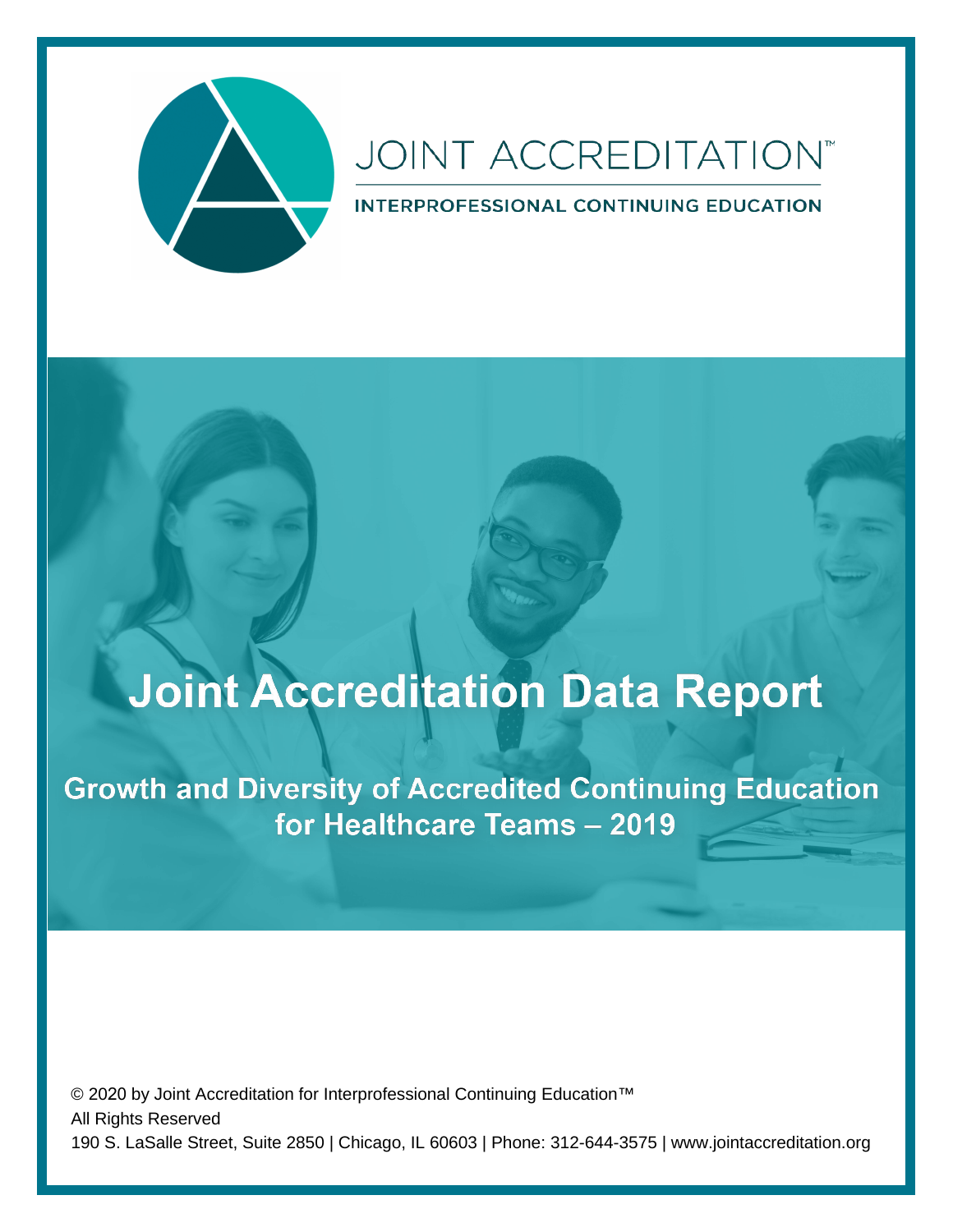

*Joint Accreditation Data Report:* 

*Growth and Diversity of Accredited Continuing Education for Healthcare Teams – 2019* © 2020 by Joint Accreditation for Interprofessional Continuing Education<sup>™</sup> All Rights Reserved.

Suggested Citation:

Joint Accreditation for Interprofessional Continuing Education. 2020. *Joint Accreditation Data Report: Growth and Diversity of Accredited Continuing Education for Healthcare Teams – 2019.* www.jointaccreditation.org/2019datareport*.*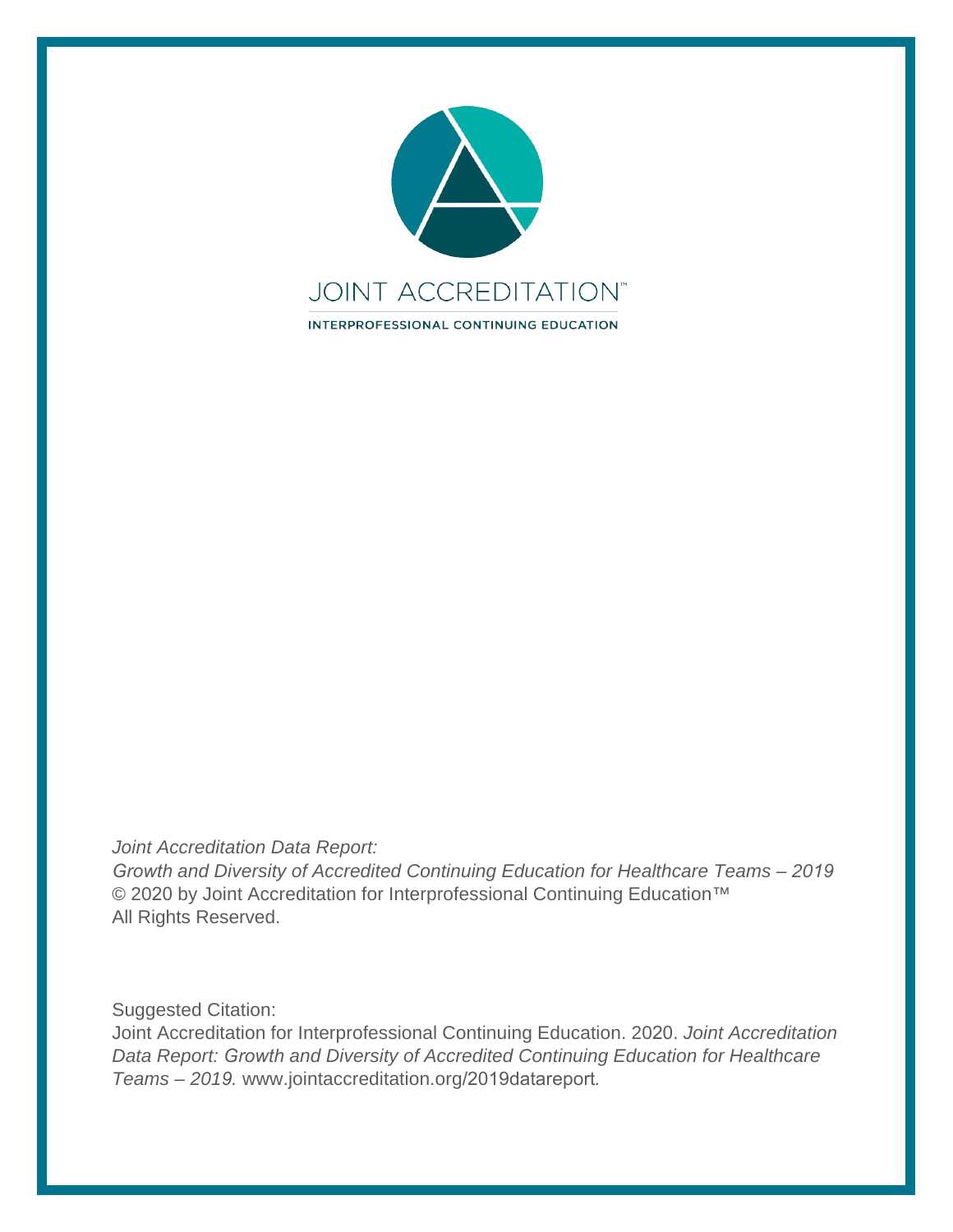# **Table of Contents**

|                                                                                        | 1  |
|----------------------------------------------------------------------------------------|----|
|                                                                                        | 3  |
|                                                                                        | 4  |
|                                                                                        | 5  |
|                                                                                        | 6  |
|                                                                                        | 7  |
|                                                                                        | 8  |
| Table 5. Total Learner Interactions by Organization and Activity Type                  | 9  |
|                                                                                        | 10 |
|                                                                                        | 11 |
| Table 8. CE Activities and Interactions with and without Commercial Support            | 12 |
|                                                                                        | 13 |
| Figure 4. Percentages Designed/Analyzed for Change in Skills/Strategy, Performance, or | 14 |
|                                                                                        | 15 |
| Table 10 Numbers of Activities, Hours, and Interactions without Commercial Support     | 15 |
| Table 11. Numbers of Activities, Hours, and Interactions with Commercial Support       | 15 |
|                                                                                        | 16 |
| Table 13. Total Learner Interactions by Profession without Commercial Support          | 16 |
| Table 14. Total Learner Interactions by Profession with Commercial Support             | 16 |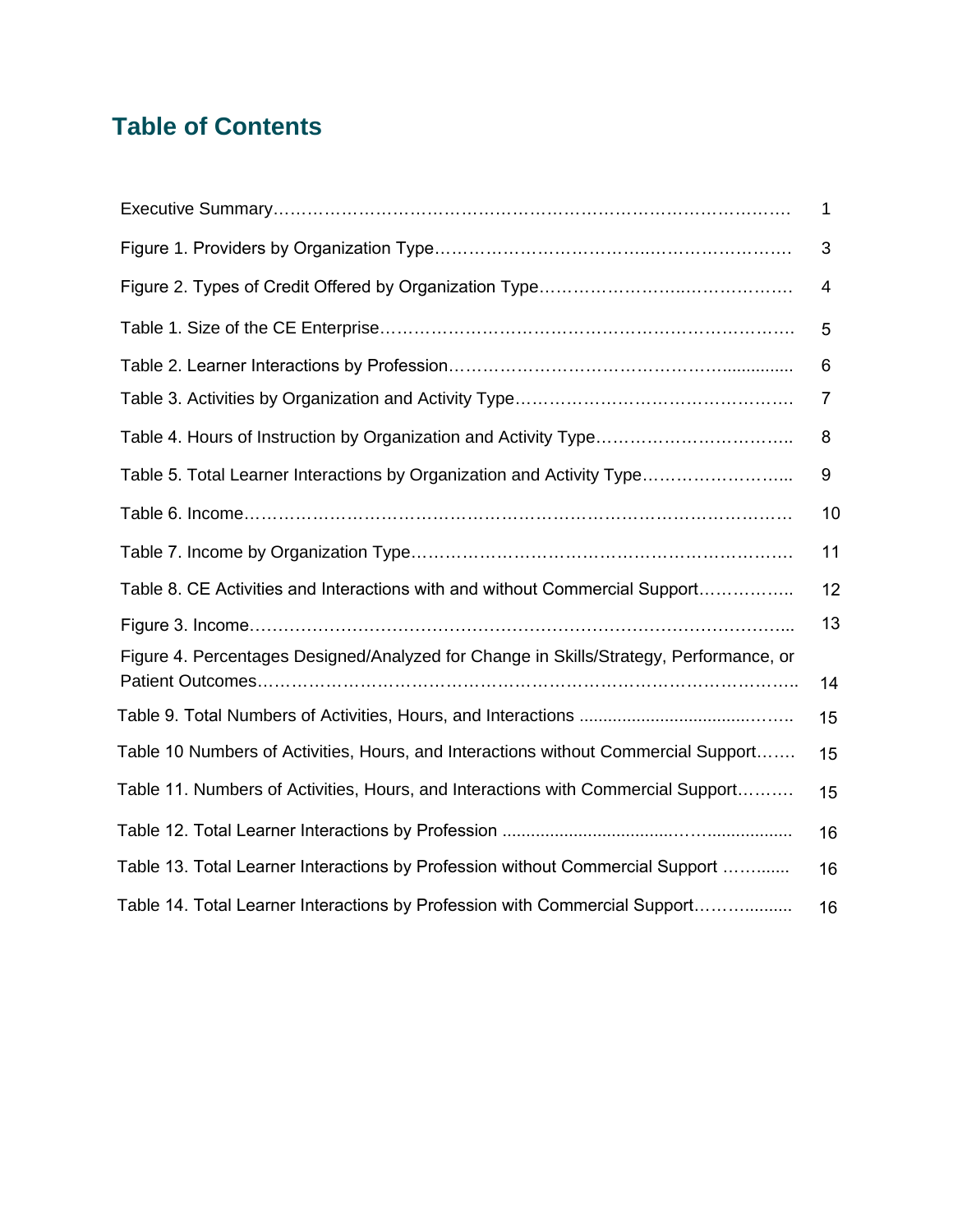# **Joint Accreditation Data Report**

# <span id="page-3-0"></span>**Growth and Diversity of Accredited Continuing Education for Healthcare Teams–2019**

# **Executive Summary**

Welcome to the second annual *Joint Accreditation Data Report: Growth and Diversity of Accredited Continuing Education for Healthcare Teams– 2019*. The purpose of the report is to provide a comprehensive picture of the scope of the accredited interprofessional continuing education (IPCE) community, including the range of jointly accredited organizations, educational activities, and learners. Jointly accredited providers can use this report to benchmark themselves against their colleagues and to demonstrate the value of their work to leadership and stakeholders.

## **Key Takeaways – Advancing Continuing Education by the Team, for the Team**

- In 2019, 87 jointly [accredited](https://www.jointaccreditation.org/accredited-providers) providers offered more than 55,000 educational activities, comprising more than 250,000 hours of instruction.
- A wide range of organization types are jointly accredited, including government and military organizations, hospitals and healthcare delivery systems, nonprofit membership organizations, publishing and education companies, and schools of health sciences and medicine.
- Providers report the number of learners at each activity; these numbers are referred to as interactions in the data report. Educational activities offered by jointly accredited providers included almost 15 million interactions with healthcare professionals.
- In addition to the data about physicians, nurses, pharmacists, and pharmacy technicians, this data report includes, for the first time, the numbers of interactions with optometrists, physician assistants (PAs), psychologists, and social workers. Providers reported the most interactions with nurses (50%), followed by physicians (25%). See the following sections on Background and Learner Interactions by Profession for more information.
- The activity type with the most learner interactions was Internet enduring materials (78%).
- The most common activity types were courses (49%), followed by Internet enduring materials (32%).
- Joint Accreditation Criteria require providers to design activities to effect change. Providers [reported that](https://www.jointaccreditation.org/joint-accreditation-criteria-0) 97% of CE activities were designed to change learners' skills/strategy, 45% were designed to change learners' performance, and 16% were designed to change patient outcomes.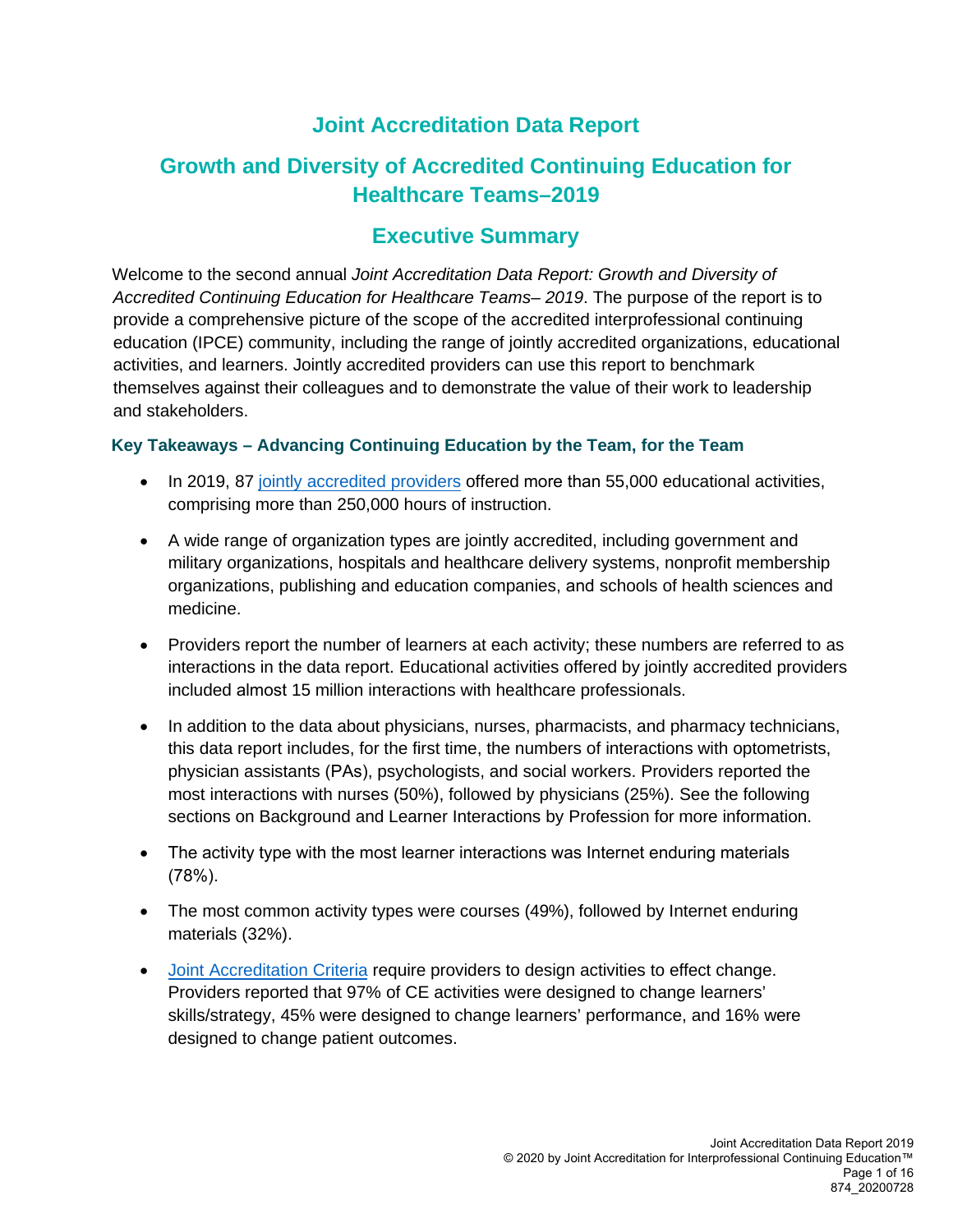## **Background**

In 2018, the three founding members of Joint Accreditation for Interprofessional Continuing Education™—the Accreditation Council for Continuing Medical Education (ACCME), Accreditation Council for Pharmacy Education (ACPE), and American Nurses Credentialing Center (ANCC)—launched the Joint Accreditation Program and Activity Reporting System (JA-PARS). This new data system enabled jointly accredited providers to report all of their program and activity data, including single profession, multi-profession, and IPCE activities, into a single, unified repository. Before 2018, jointly accredited providers reported data into multiple accreditors' data systems.

## **Learner Interactions by Profession**

JA-PARS was initially configured to allow jointly accredited providers to report learner data for the professions of medicine, nursing, and pharmacy; adjustments were made in 2019 to allow providers to report learner data for physician assistants, psychologists, optometrists, and social workers. Learners from other professions are categorized as "other learner interactions" in this report. Future adjustments are expected to allow for reporting of dentistry professionals in 2020 and dieticians in 2021.

## **Preparation of the Joint Accreditation Data Report**

The aggregated information published in this annual report is based upon self-reporting by jointly accredited providers. Joint Accreditation does not provide full verification of the accuracy of all reported information but does follow up if it appears that providers have reported activity data that does not conform to Joint Accreditation's definitions and reporting instructions.

## **Thank You**

We thank the jointly accredited providers who submitted their data into JA-PARS, making this report possible and creating the opportunity to present a more complete and in-depth picture of IPCE.

### **More Information**

For [more information about](http://www.accme.org/sites/default/files/2018-04/011_20170421_Glossary_of_Terms.pdf) the terms used in the data report, please see the AC[CME/AMA](https://www.jointaccreditation.org/)  [Glossary of Terms](https://www.jointaccreditation.org/) and Definitions and the [Joint Accreditation definitions.](https://www.jointaccreditation.org/definitions) Visit the Joint Accreditation website for more information and resources about IPCE.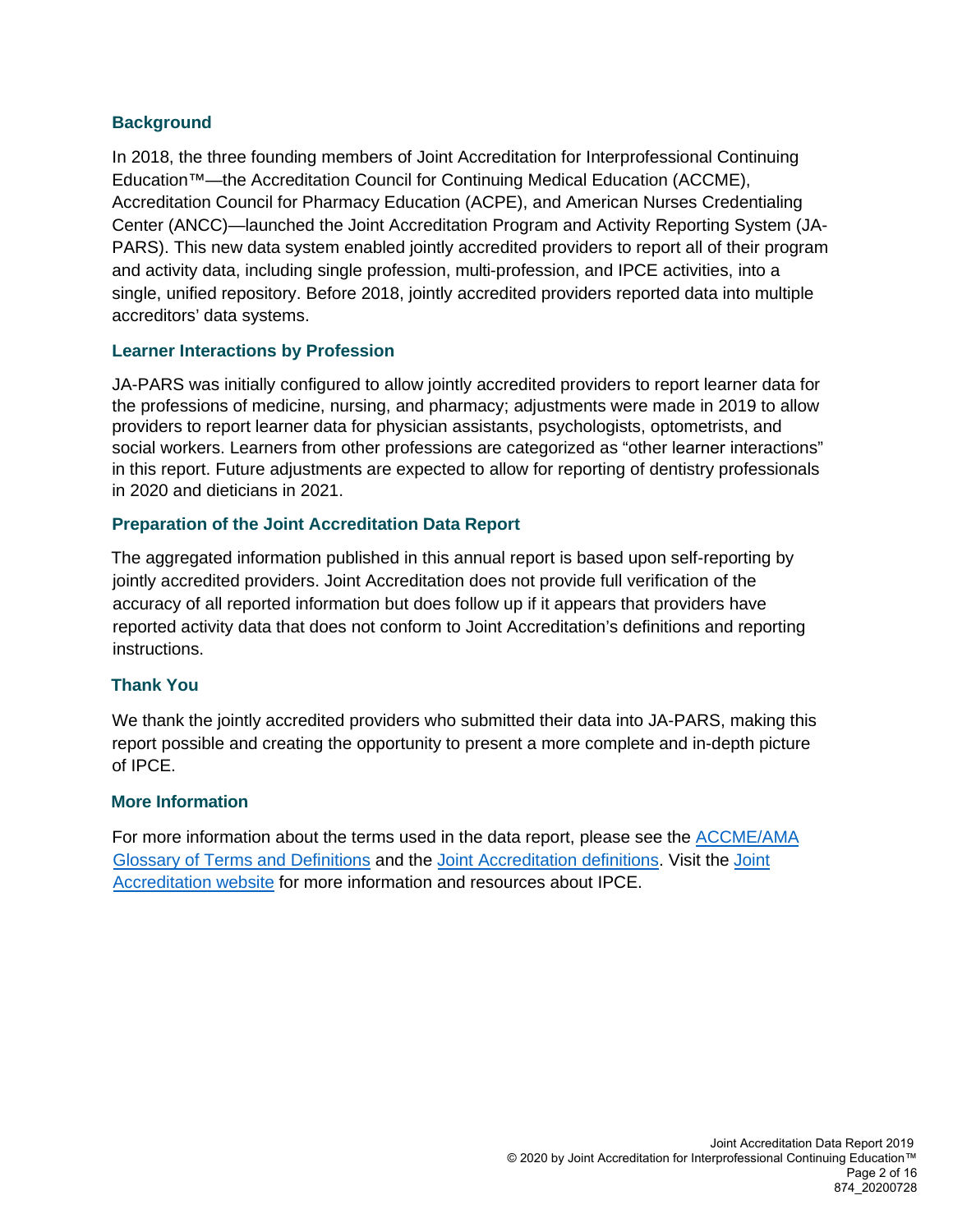<span id="page-5-0"></span>

Jointly accredited providers represent many different organization types. In 2019, publishing/education companies represented the largest portion of providers (23%), followed closely by schools of health sciences/medicine (21%).The "other" category includes organizations such as patient safety and quality assurance organizations.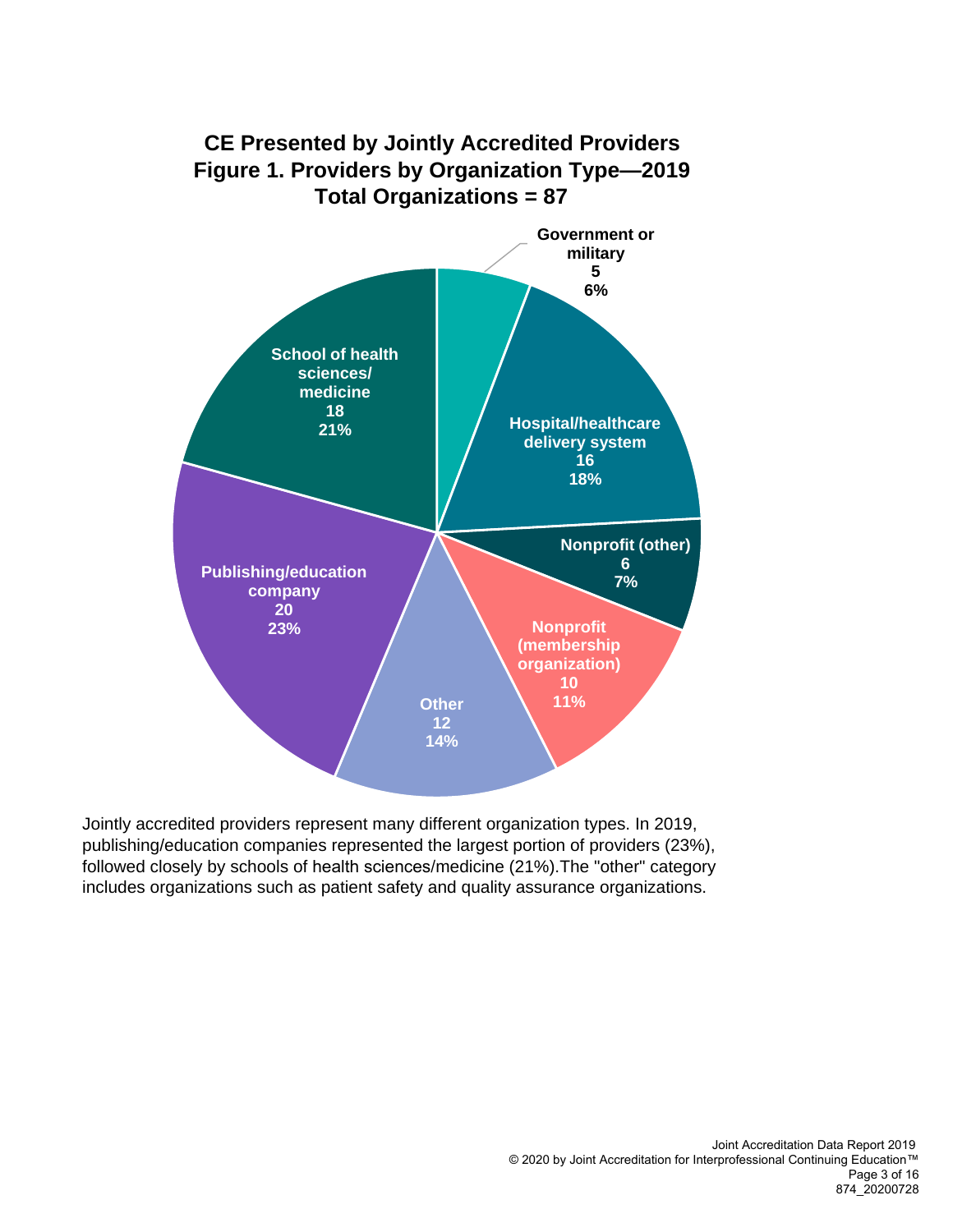<span id="page-6-0"></span>

# **CE Presented by Jointly Accredited Providers Figure 2. Types of Credit/Contact Hours Offered by Organization Type—2019**

Figure 2 shows the numbers of jointly accredited providers, by organization type that offer interprofessional continuing education (IPCE) credit and profession-specific credit. The launch of the Joint Accreditation Program and Activity Reporting System (JA-PARS) in 2018 enabled jointly accredited providers to report IPCE and profession-specific credit. This year, JA-PARS has been modified to enable jointly accredited providers to report learner and credit data for more professions. In addition to including data about credit for physicians, nurses, pharmacists, and pharmacy technicians, this data report includes, for the first time, the profession-specific credits offered to optometrists, PAs (physician assistants), psychologists, and social workers.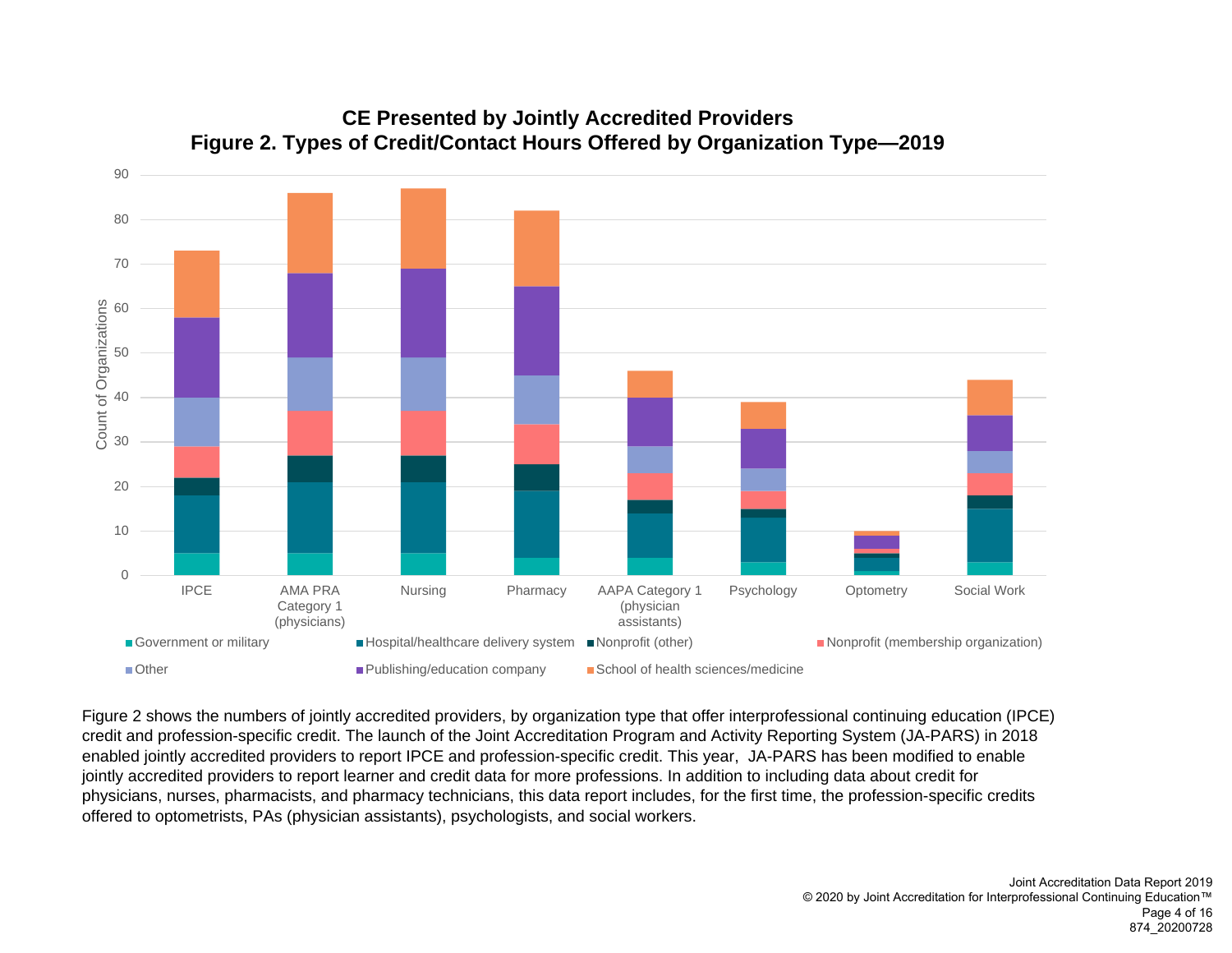# **CE Presented by Jointly Accredited Providers Table 1. Size of the CE Enterprise—2019 Total providers = 87**

<span id="page-7-0"></span>

|                                 |    |                   | <b>Hours of</b> | <b>Total learner</b>      |
|---------------------------------|----|-------------------|-----------------|---------------------------|
| Directly provided <sup>1</sup>  |    | <b>Activities</b> | instruction     | interactions <sup>2</sup> |
| Courses                         |    | 24,217            | 112,283         | 783,625                   |
| Regularly scheduled series      |    | 3,231             | 75,017          | 1,008,258                 |
| Internet (live)                 |    | 2,271             | 7,255           | 180,722                   |
| Test-item writing               |    | 19                | 86              | 298                       |
| Committee learning              |    | 3                 | 13              | 39                        |
| Performance improvement         |    | 12                | 250             | 702                       |
| Internet searching and learning |    | $\overline{2}$    | $\overline{2}$  | 50                        |
| Internet enduring materials     |    | 15,810            | 22,613          | 11,200,485                |
| Enduring materials (other)      |    | 3,589             | 9,929           | 803,151                   |
| Learning from teaching          |    | 3                 | 28              | 120                       |
| Journal CE                      |    | 194               | 259             | 126,446                   |
| Manuscript review               |    | 1                 | 15              |                           |
| Other                           |    | 45                | 942             | 1,156                     |
| <b>Total</b>                    |    | 49,397            | 228,689         | 14,105,052                |
| Jointly provided <sup>1</sup>   |    |                   |                 |                           |
| Courses                         |    | 2,859             | 23,077          | 156,386                   |
| Regularly scheduled series      |    | 317               | 6,462           | 78,164                    |
| Internet (live)                 |    | 603               | 899             | 45,974                    |
| Test-item writing               |    |                   |                 |                           |
| Committee learning              |    | 9                 | 13              | 410                       |
| Performance improvement         |    | $\overline{2}$    | $\overline{2}$  | 33                        |
| Internet searching and learning |    | $\overline{2}$    | 9               | 31,442                    |
| Internet enduring materials     |    | 1,615             | 3,289           | 272,442                   |
| Enduring materials (other)      |    | 181               | 826             | 13,399                    |
| Learning from teaching          |    |                   |                 |                           |
| Journal CE                      |    | 250               | 248             | 93,095                    |
| Manuscript review               |    | 1                 | 3               | 99                        |
| Other                           |    |                   |                 |                           |
| <b>Total</b>                    |    | 5,839             | 34,828          | 691,444                   |
| <b>Number of providers</b>      |    |                   |                 |                           |
| Grand total 2019                | 87 | 55,236            | 263,518         | 14,796,496                |
| <b>Grand total 2018</b>         | 75 | 29,629            | 143,886         | 15,438,797                |

<sup>1</sup>Directly provided activities are delivered by an accredited provider. Jointly provided activities are delivered by an accredited provider and one or more nonaccredited organizations.

<sup>2</sup>Accredited providers report the number of learners at each activity. In this report, the learner numbers are referred to as interactions. The data represents aggregate numbers of interactions and not the number of unique learners. Learners attending multiple activities are counted multiple times.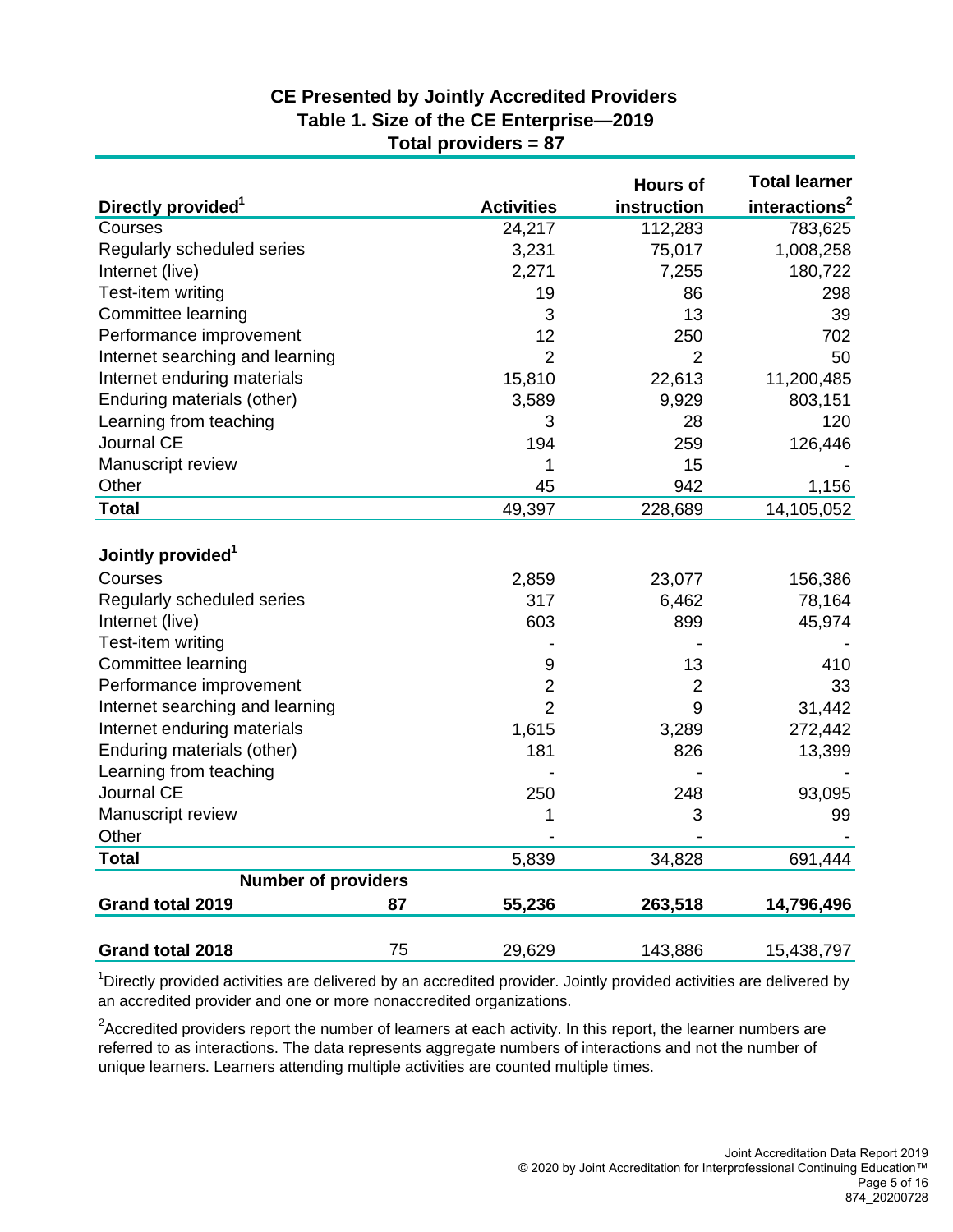<span id="page-8-0"></span>

|                                 |                           |                           |                           | Total providers = 87<br>Pharmacy | <b>Physician</b>          |                           |                           |                           |                           |                           |
|---------------------------------|---------------------------|---------------------------|---------------------------|----------------------------------|---------------------------|---------------------------|---------------------------|---------------------------|---------------------------|---------------------------|
|                                 | Physician                 | <b>Nurse</b>              | <b>Pharmacist</b>         | <b>Technician</b>                | <b>Assistant</b>          | Psychologist              | <b>Optometrist</b>        | <b>Social Worker</b>      | <b>Other learner</b>      | <b>Total learner</b>      |
| Directly provided <sup>2</sup>  | interactions <sup>3</sup> | interactions <sup>3</sup> | interactions <sup>3</sup> | interactions <sup>3</sup>        | interactions <sup>3</sup> | interactions <sup>3</sup> | interactions <sup>3</sup> | interactions <sup>3</sup> | interactions <sup>3</sup> | interactions <sup>3</sup> |
| Courses                         | 169,329                   | 249,266                   | 5,700                     | 247                              | 9,122                     | 10,551                    | 353                       | 28,110                    | 310,947                   | 783,625                   |
| Regularly scheduled series      | 676,119                   | 123,452                   | 4,673                     | 67                               | 15,659                    | 3,789                     | 669                       | 6,550                     | 177,280                   | 1,008,258                 |
| Internet (live)                 | 15,251                    | 43,621                    | 30,637                    | 7,097                            | 552                       | 8,527                     | 551                       | 14,788                    | 59,698                    | 180,722                   |
| Test-item writing               | 116                       | 146                       |                           |                                  |                           |                           |                           |                           | 36                        | 298                       |
| Committee learning              |                           | 18                        |                           |                                  |                           |                           |                           |                           | 17                        | 39                        |
| Performance improvement         | 387                       | 142                       |                           |                                  |                           |                           |                           |                           | 173                       | 702                       |
| Internet searching and learning | 31                        | 9                         |                           |                                  |                           |                           |                           |                           | 10                        | 50                        |
| Internet enduring materials     | 2,236,681                 | 6,453,899                 | 15,137                    | 405                              | 122,202                   | 17,144                    | 461                       | 90,529                    | 2,264,027                 | 11,200,485                |
| Enduring materials (other)      | 260,733                   | 294,660                   | 85,640                    | 58,020                           | 23,529                    | 1,994                     | 172                       | 11,880                    | 66,523                    | 803,151                   |
| Learning from teaching          | 108                       | Δ                         |                           |                                  | 3                         |                           |                           |                           | $\overline{4}$            | 120                       |
| Journal CE                      | 26,696                    | 2,606                     | 18                        |                                  | 261                       |                           |                           | 6                         | 96,854                    | 126,446                   |
| Manuscript review               |                           |                           |                           |                                  |                           |                           |                           |                           |                           |                           |
| Other                           | 184                       | 329                       | $\overline{4}$            |                                  | 10                        | 3                         |                           | 106                       | 519                       | 1,156                     |
| <b>Total</b>                    | 3,385,639                 | 7,168,152                 | 141,809                   | 65,836                           | 171,338                   | 42,012                    | 2,208                     | 151,970                   | 2,976,088                 | 14,105,052                |
|                                 |                           |                           |                           |                                  |                           |                           |                           |                           |                           |                           |
| Jointly provided <sup>2</sup>   |                           |                           |                           |                                  |                           |                           |                           |                           |                           |                           |
| Courses                         | 57,420                    | 47,236                    | 2,587                     | 29                               | 990                       | 882                       | 6                         | 1,459                     | 45,777                    | 156,386                   |
| Regularly scheduled series      | 45,525                    | 12,306                    | 117                       | 4                                | 1,534                     | 44                        |                           | 879                       | 17,755                    | 78,164                    |
| Internet (live)                 | 7,812                     | 24,178                    | 451                       | 66                               | 101                       | 77                        |                           | 82                        | 13,206                    | 45,974                    |
| Test-item writing               |                           |                           |                           |                                  |                           |                           |                           |                           |                           |                           |
| Committee learning              | 92                        | 193                       |                           |                                  |                           |                           |                           |                           | 125                       | 410                       |
| Performance improvement         |                           | 14                        |                           |                                  |                           |                           |                           |                           | 15                        | 33                        |
| Internet searching and learning | 31,440                    |                           |                           |                                  |                           |                           |                           |                           |                           | 31,442                    |
| Internet enduring materials     | 88,590                    | 103,983                   | 966                       | 14                               | 1,361                     | 565                       | 8,524                     | 10,087                    | 58,352                    | 272,442                   |
| Enduring materials (other)      | 2,792                     | 7,283                     | 14                        |                                  | 4                         | 251                       | 394                       | 79                        | 2,582                     | 13,399                    |
| Learning from teaching          |                           |                           |                           |                                  |                           |                           |                           |                           |                           |                           |
| Journal CE                      | 66,775                    | 6,078                     |                           |                                  | 17                        |                           |                           |                           | 20,225                    | 93,095                    |
| Manuscript review               | 99                        |                           |                           |                                  |                           |                           |                           |                           |                           | 99                        |
| Other                           |                           |                           |                           |                                  |                           |                           |                           |                           |                           |                           |
| <b>Total</b>                    | 300,549                   | 201,272                   | 4,135                     | 113                              | 4,007                     | 1,819                     | 8,925                     | 12,586                    | 158,038                   | 691,444                   |
| <b>Number of providers</b>      |                           |                           |                           |                                  |                           |                           |                           |                           |                           |                           |
| 87<br><b>Grand total</b>        | 3,686,188                 | 7,369,424                 | 145,944                   | 65,949                           | 175,345                   | 43,831                    | 11,133                    | 164,556                   | 3,134,126                 | 14,796,496                |

#### **CE Presented by Jointly Accredited Providers**

Table 2. Learner Interactions by Profession<sup>1</sup>-2019

<sup>1</sup>The launch of the Joint Accreditation Program and Activity Reporting System (JA-PARS) in 2018 enabled jointly accredited providers to report learner data by profession. "Other profession interactions" refers to healthca other than the ones listed.

<sup>2</sup>Directly provided activities are delivered by an accredited provider. Jointly provided activities are delivered by an accredited provider and one or more nonaccredited organizations.

<sup>3</sup>Accredited providers report the number of participants at each activity. In this report, the participant numbers are referred to as interactions. The data represents aggregate numbers of interactions and not the number Participants attending multiple activities are counted multiple times.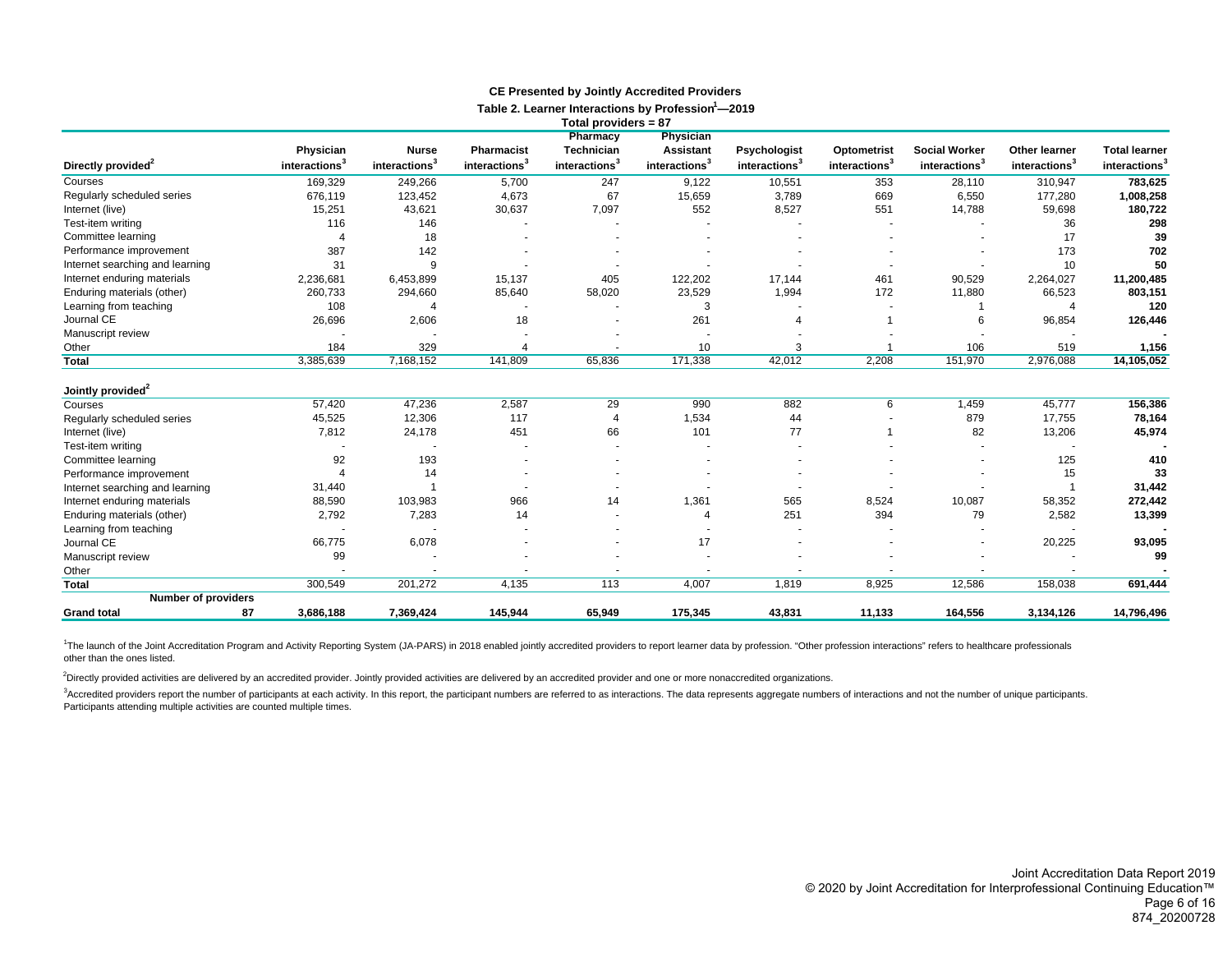<span id="page-9-0"></span>

| <b>Organization type</b>        | Government or<br>military | Hospital/<br>healthcare<br>delivery system | Insurance company/<br>managed-care company | Nonprofit (other) | <b>Nonprofit</b><br>(membership<br>organization) | Other                    | education<br>company     | Publishing/ School of health<br>sciences/<br>medicine | <b>Grand total</b> |
|---------------------------------|---------------------------|--------------------------------------------|--------------------------------------------|-------------------|--------------------------------------------------|--------------------------|--------------------------|-------------------------------------------------------|--------------------|
| <b>Number of providers</b>      | 5                         | 16                                         |                                            | 6                 | 10                                               | 12                       | 20                       | 18                                                    | 87                 |
| Directly provided <sup>1</sup>  |                           |                                            |                                            |                   |                                                  |                          |                          |                                                       |                    |
| Courses                         | 15,242                    | 3,650                                      |                                            | 658               | 280                                              | 611                      | 781                      | 2,995                                                 | 24,217             |
| Regularly scheduled series      | 374                       | 1,070                                      |                                            | 23                | 3                                                | 66                       | 26                       | 1,669                                                 | 3,231              |
| Internet (live)                 | 1,399                     | 156                                        |                                            | 196               | 59                                               | 140                      | 215                      | 106                                                   | 2,271              |
| Test-item writing               |                           |                                            |                                            |                   | 6                                                | 13                       |                          |                                                       | 19                 |
| Committee learning              |                           |                                            |                                            |                   |                                                  | 3                        |                          |                                                       | 3                  |
| Performance improvement         |                           |                                            |                                            |                   | 4                                                |                          |                          | $\overline{7}$                                        | 12                 |
| Internet searching and learning |                           |                                            |                                            |                   |                                                  | $\overline{\phantom{0}}$ |                          | $\overline{2}$                                        | $\mathbf{2}$       |
| Internet enduring materials     | 844                       | 799                                        |                                            | 140               | 694                                              | 317                      | 11,636                   | 1,380                                                 | 15,810             |
| Enduring materials (other)      | 55                        | 153                                        |                                            | 221               | $\overline{7}$                                   | 28                       | 3,029                    | 96                                                    | 3,589              |
| Learning from teaching          |                           |                                            |                                            |                   |                                                  |                          |                          | 3                                                     | 3                  |
| Journal CE                      |                           | 16                                         |                                            | 24                | 28                                               | $\overline{\phantom{a}}$ | 52                       | 74                                                    | 194                |
| Manuscript review               |                           |                                            |                                            |                   |                                                  |                          |                          |                                                       | $\mathbf 1$        |
| Other                           |                           | 34                                         |                                            |                   | 3                                                |                          |                          | 8                                                     | 45                 |
| Total                           | 17,914                    | 5,879                                      | $\overline{\phantom{a}}$                   | 1,262             | 1,084                                            | 1,178                    | 15,739                   | 6,341                                                 | 49,397             |
| Jointly provided <sup>1</sup>   |                           |                                            |                                            |                   |                                                  |                          |                          |                                                       |                    |
| Courses                         | 8                         | 163                                        |                                            | 104               | 156                                              | 96                       | 1,489                    | 843                                                   | 2,859              |
| Regularly scheduled series      |                           | $\overline{7}$                             |                                            |                   |                                                  | 3                        | $\overline{7}$           | 300                                                   | 317                |
| Internet (live)                 |                           | 10                                         |                                            | 13                | 27                                               | $\overline{\phantom{a}}$ | 203                      | 350                                                   | 603                |
| Test-item writing               |                           |                                            |                                            |                   |                                                  |                          |                          |                                                       |                    |
| Committee learning              |                           |                                            |                                            |                   |                                                  | 9                        |                          |                                                       | 9                  |
| Performance improvement         |                           |                                            |                                            |                   |                                                  | $\overline{2}$           |                          |                                                       | $\mathbf{2}$       |
| Internet searching and learning |                           |                                            |                                            |                   |                                                  | 1                        |                          | -1                                                    | $\mathbf{2}$       |
| Internet enduring materials     |                           | 3                                          |                                            | 39                | 82                                               | 24                       | 1,055                    | 412                                                   | 1,615              |
| Enduring materials (other)      |                           | 12                                         |                                            | 17                |                                                  | $\overline{\phantom{0}}$ | 141                      | 11                                                    | 181                |
| Learning from teaching          |                           |                                            |                                            |                   |                                                  |                          | $\overline{\phantom{a}}$ |                                                       |                    |
| Journal CE                      |                           |                                            |                                            |                   | 103                                              |                          | 94                       | 53                                                    | 250                |
| Manuscript review               |                           |                                            |                                            |                   |                                                  |                          | $\overline{\phantom{a}}$ |                                                       | $\mathbf 1$        |
| Other                           |                           |                                            |                                            |                   |                                                  | $\overline{\phantom{a}}$ |                          |                                                       |                    |
| Total                           | $\overline{8}$            | 195                                        | $\overline{\phantom{a}}$                   | 173               | 368                                              | 135                      | 2,989                    | 1,971                                                 | 5,839              |
| <b>Grand total</b>              | 17,922                    | 6,074                                      |                                            | 1,435             | 1,452                                            | 1,313                    | 18,728                   | 8,312                                                 | 55,236             |

#### **CE Presented by Jointly Accredited Providers Table 3. Activities by Organization and Activity Type—2019**

1Directly provided activities are delivered by an accredited provider. Jointly provided activities are delivered by an accredited provider and one or more nonaccredited organizations.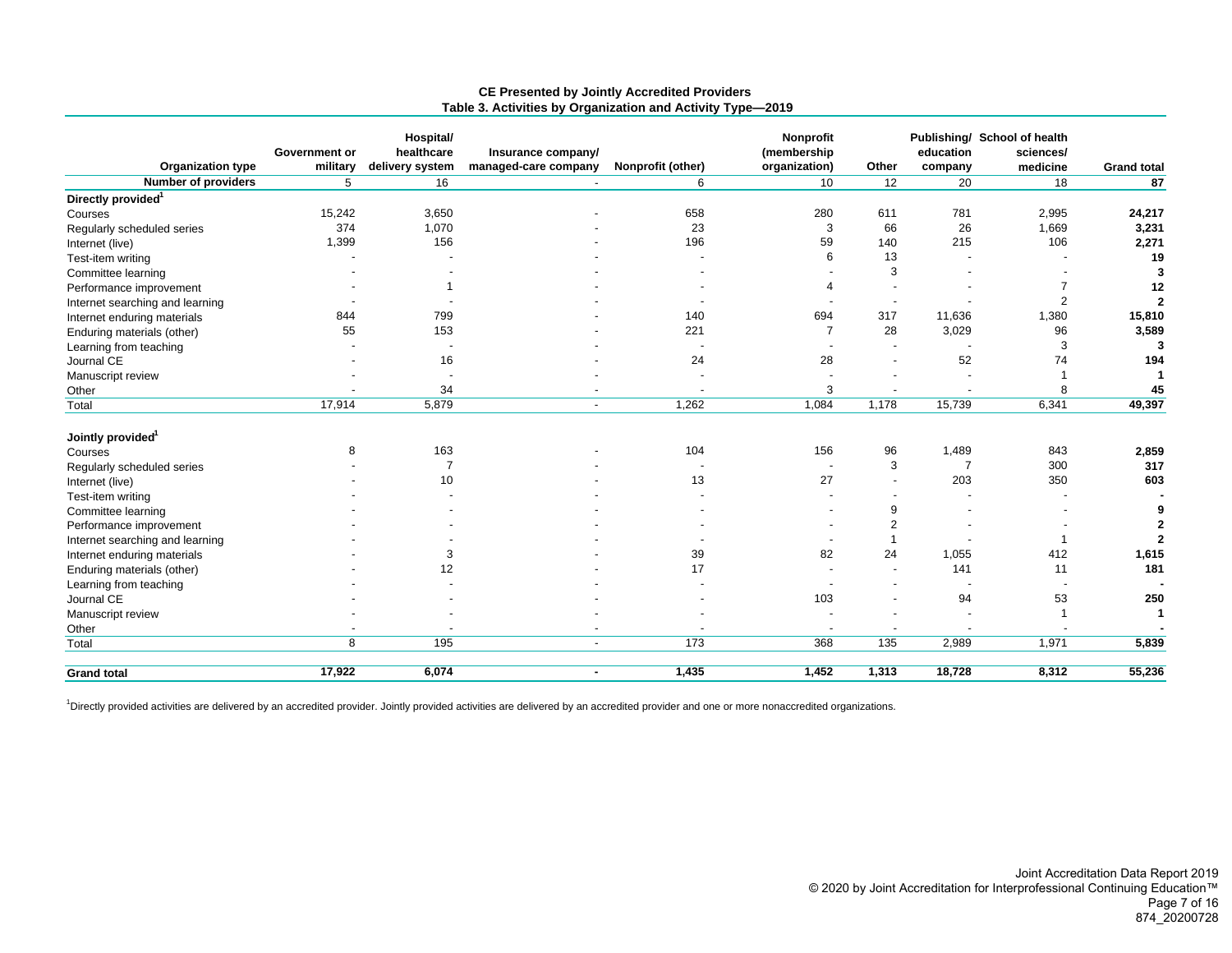<span id="page-10-0"></span>

|                                 | Government or | Hospital/<br>healthcare | Insurance company/       |                   | Nonprofit<br>(membership |                          | education | Publishing/ School of health<br>sciences/ |                    |
|---------------------------------|---------------|-------------------------|--------------------------|-------------------|--------------------------|--------------------------|-----------|-------------------------------------------|--------------------|
| <b>Organization type</b>        | military      | delivery system         | managed-care company     | Nonprofit (other) | organization)            | Other                    | company   | medicine                                  | <b>Grand total</b> |
| <b>Number of providers</b>      | 5             | 16                      |                          | 6                 | 10                       | 12                       | 20        | 18                                        | 87                 |
| Directly provided <sup>1</sup>  |               |                         |                          |                   |                          |                          |           |                                           |                    |
| Courses                         | 58,777        | 16,538                  |                          | 2,738             | 1,782                    | 4,206                    | 6,275     | 21,966                                    | 112,283            |
| Regularly scheduled series      | 5,440         | 23,432                  |                          | 248               | 21                       | 2,447                    | 327       | 43,102                                    | 75,017             |
| Internet (live)                 | 3,885         | 389                     |                          | 356               | 89                       | 723                      | 347       | 1,466                                     | 7,255              |
| Test-item writing               |               |                         |                          |                   | 70                       | 16                       |           |                                           | 86                 |
| Committee learning              |               |                         |                          |                   |                          | 13                       |           |                                           | 13                 |
| Performance improvement         |               | 20                      |                          |                   | 80                       | $\overline{\phantom{a}}$ |           | 150                                       | 250                |
| Internet searching and learning |               |                         |                          |                   |                          | $\overline{\phantom{a}}$ |           | $\overline{2}$                            | $\overline{2}$     |
| Internet enduring materials     | 1,339         | 1,032                   |                          | 173               | 1,413                    | 570                      | 14,952    | 3,135                                     | 22,613             |
| Enduring materials (other)      | 81            | 408                     |                          | 157               | 64                       | 77                       | 7,707     | 1,435                                     | 9,929              |
| Learning from teaching          |               |                         |                          |                   |                          |                          |           | 28                                        | 28                 |
| Journal CE                      |               | 71                      |                          | 24                | 38                       |                          | 52        | 74                                        | 259                |
| Manuscript review               |               |                         |                          |                   |                          |                          |           | 15                                        | 15                 |
| Other                           |               | 748                     |                          |                   |                          |                          |           | 193                                       | 942                |
| Total                           | 69,522        | 42,639                  | $\sim$                   | 3,695             | 3,557                    | 8,052                    | 29,660    | 71,565                                    | 228,689            |
| Jointly provided <sup>1</sup>   |               |                         |                          |                   |                          |                          |           |                                           |                    |
| Courses                         | 79            | 1,128                   |                          | 300               | 704                      | 430                      | 12,501    | 7,936                                     | 23,077             |
| Regularly scheduled series      |               | 66                      |                          |                   |                          | 62                       | 38        | 6,297                                     | 6,462              |
| Internet (live)                 |               | 16                      |                          | 15                | 28                       | $\overline{\phantom{a}}$ | 467       | 374                                       | 899                |
| Test-item writing               |               |                         |                          |                   |                          | $\overline{\phantom{a}}$ |           |                                           |                    |
| Committee learning              |               |                         |                          |                   |                          | 13                       |           |                                           | 13                 |
| Performance improvement         |               |                         |                          |                   |                          | $\overline{2}$           |           |                                           | $\mathbf{2}$       |
| Internet searching and learning |               |                         |                          |                   |                          | 8                        |           |                                           | 9                  |
| Internet enduring materials     |               | 16                      |                          | 37                | 224                      | 79                       | 2,357     | 576                                       | 3,289              |
| Enduring materials (other)      |               | 18                      |                          | 20                |                          | $\overline{\phantom{a}}$ | 669       | 119                                       | 826                |
| Learning from teaching          |               |                         |                          |                   |                          |                          |           |                                           |                    |
| Journal CE                      |               |                         |                          |                   | 101                      | $\overline{\phantom{0}}$ | 94        | 53                                        | 248                |
| Manuscript review               |               |                         |                          |                   |                          |                          |           | 3                                         | 3                  |
| Other                           |               |                         |                          |                   |                          |                          |           |                                           |                    |
| Total                           | 79            | 1,244                   | $\overline{\phantom{a}}$ | 373               | 1,056                    | 594                      | 16,125    | 15,358                                    | 34,828             |
|                                 |               |                         |                          |                   |                          |                          |           |                                           |                    |
| <b>Grand total</b>              | 69,601        | 43,882                  | $\blacksquare$           | 4,067             | 4,613                    | 8,646                    | 45,785    | 86,924                                    | 263,518            |

#### **CE Presented by Jointly Accredited Providers Table 4. Hours of Instruction by Organization and Activity Type—2019**

1Directly provided activities are delivered by an accredited provider. Jointly provided activities are delivered by an accredited provider and one or more nonaccredited organizations.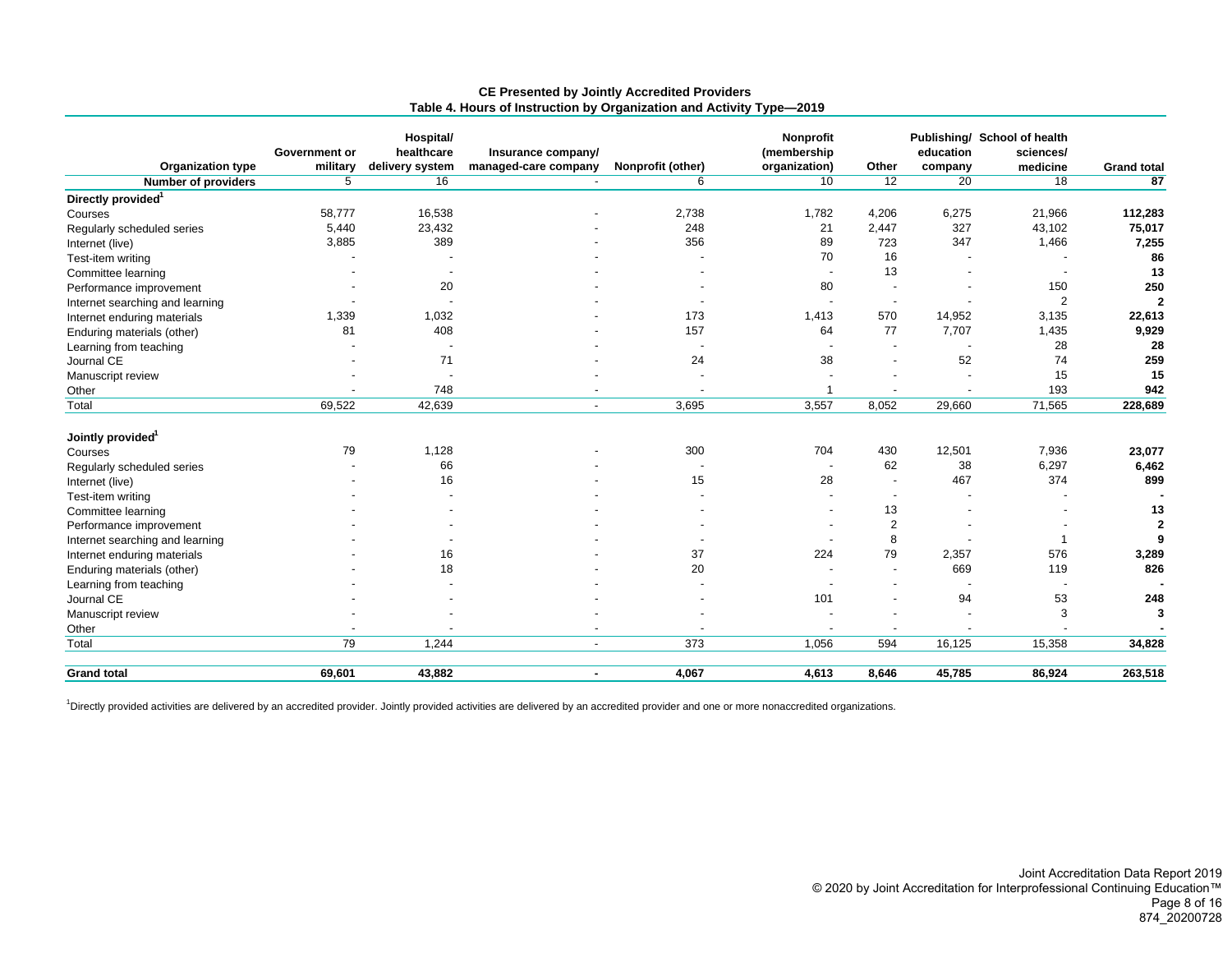<span id="page-11-0"></span>

| <b>Organization type</b>        | Government or<br>military | Hospital/<br>healthcare<br>delivery system | Insurance company/<br>managed-care company | Nonprofit (other) | <b>Nonprofit</b><br>(membership<br>organization) | Other                    | education<br>company | Publishing/ School of health<br>sciences/<br>medicine | <b>Grand total</b> |
|---------------------------------|---------------------------|--------------------------------------------|--------------------------------------------|-------------------|--------------------------------------------------|--------------------------|----------------------|-------------------------------------------------------|--------------------|
| <b>Number of providers</b>      | 5                         | 16                                         |                                            | 6                 | 10                                               | 12                       | 20                   | 18                                                    | 87                 |
| Directly provided <sup>1</sup>  |                           |                                            |                                            |                   |                                                  |                          |                      |                                                       |                    |
| Courses                         | 297,550                   | 87,541                                     |                                            | 62,539            | 92,770                                           | 35,439                   | 50,159               | 157,627                                               | 783,625            |
| Regularly scheduled series      | 67,786                    | 270,429                                    |                                            | 6,389             | 364                                              | 20,173                   | 1,169                | 641,948                                               | 1,008,258          |
| Internet (live)                 | 61,413                    | 5,903                                      |                                            | 21,494            | 6,192                                            | 13,619                   | 69,082               | 3,019                                                 | 180,722            |
| Test-item writing               |                           |                                            |                                            |                   | 97                                               | 201                      |                      |                                                       | 298                |
| Committee learning              |                           |                                            |                                            |                   |                                                  | 39                       |                      |                                                       | 39                 |
| Performance improvement         |                           |                                            |                                            |                   | 165                                              |                          |                      | 537                                                   | 702                |
| Internet searching and learning |                           |                                            |                                            |                   |                                                  |                          |                      | 50                                                    | 50                 |
| Internet enduring materials     | 449,355                   | 100,690                                    |                                            | 1,367,265         | 1,245,604                                        | 90,575                   | 7,894,781            | 52,215                                                | 11,200,485         |
| Enduring materials (other)      | 25,176                    | 38,564                                     |                                            | 43,087            | 2,660                                            | 1,225                    | 676,808              | 15,631                                                | 803,151            |
| Learning from teaching          |                           |                                            |                                            |                   |                                                  |                          |                      | 120                                                   | 120                |
| Journal CE                      |                           | 823                                        |                                            | 4,099             | 1,617                                            |                          | 116,367              | 3,540                                                 | 126,446            |
| Manuscript review               |                           |                                            |                                            |                   |                                                  |                          |                      |                                                       |                    |
| Other                           |                           | 790                                        |                                            |                   |                                                  |                          |                      | 366                                                   | 1,156              |
| Total                           | 901,280                   | 504,740                                    | $\overline{\phantom{a}}$                   | 1,504,873         | 1,349,469                                        | 161,271                  | 8,808,366            | 875,053                                               | 14,105,052         |
| Jointly provided <sup>1</sup>   |                           |                                            |                                            |                   |                                                  |                          |                      |                                                       |                    |
| Courses                         | 421                       | 6,737                                      |                                            | 2,782             | 6,190                                            | 3,404                    | 80,338               | 56,514                                                | 156,386            |
| Regularly scheduled series      |                           | 833                                        |                                            |                   |                                                  | 1,069                    | 142                  | 76,120                                                | 78,164             |
| Internet (live)                 |                           | 132                                        |                                            | 1,094             | 1,480                                            | $\overline{\phantom{a}}$ | 33,880               | 9,388                                                 | 45,974             |
| Test-item writing               |                           |                                            |                                            |                   |                                                  | $\overline{\phantom{a}}$ |                      |                                                       |                    |
| Committee learning              |                           |                                            |                                            |                   |                                                  | 410                      |                      |                                                       | 410                |
| Performance improvement         |                           |                                            |                                            |                   |                                                  | 33                       |                      |                                                       | 33                 |
| Internet searching and learning |                           |                                            |                                            |                   |                                                  | 3                        |                      | 31,439                                                | 31,442             |
| Internet enduring materials     |                           | 37                                         |                                            | 4,166             | 17,159                                           | 501                      | 210,040              | 40,539                                                | 272,442            |
| Enduring materials (other)      |                           | 436                                        |                                            | 914               |                                                  | $\blacksquare$           | 7,350                | 4,699                                                 | 13,399             |
| Learning from teaching          |                           |                                            |                                            |                   |                                                  |                          |                      |                                                       |                    |
| Journal CE                      |                           |                                            |                                            |                   | 11,102                                           | $\blacksquare$           | 81,767               | 226                                                   | 93,095             |
| Manuscript review               |                           |                                            |                                            |                   |                                                  |                          |                      | 99                                                    | 99                 |
| Other                           |                           |                                            |                                            |                   |                                                  |                          |                      |                                                       |                    |
| Total                           | 421                       | 8,175                                      | $\overline{\phantom{a}}$                   | 8,956             | 35,931                                           | 5,420                    | 413,517              | 219,024                                               | 691,444            |
| <b>Grand total</b>              | 901,701                   | 512,915                                    | $\blacksquare$                             | 1,513,829         | 1,385,400                                        | 166,691                  | 9,221,883            | 1,094,077                                             | 14,796,496         |

#### **CE Presented by Jointly Accredited Providers Table 5. Total Learner Interactions by Organization and Activity Type—2019**

1Directly provided activities are delivered by an accredited provider. Jointly provided activities are delivered by an accredited provider and one or more nonaccredited organizations.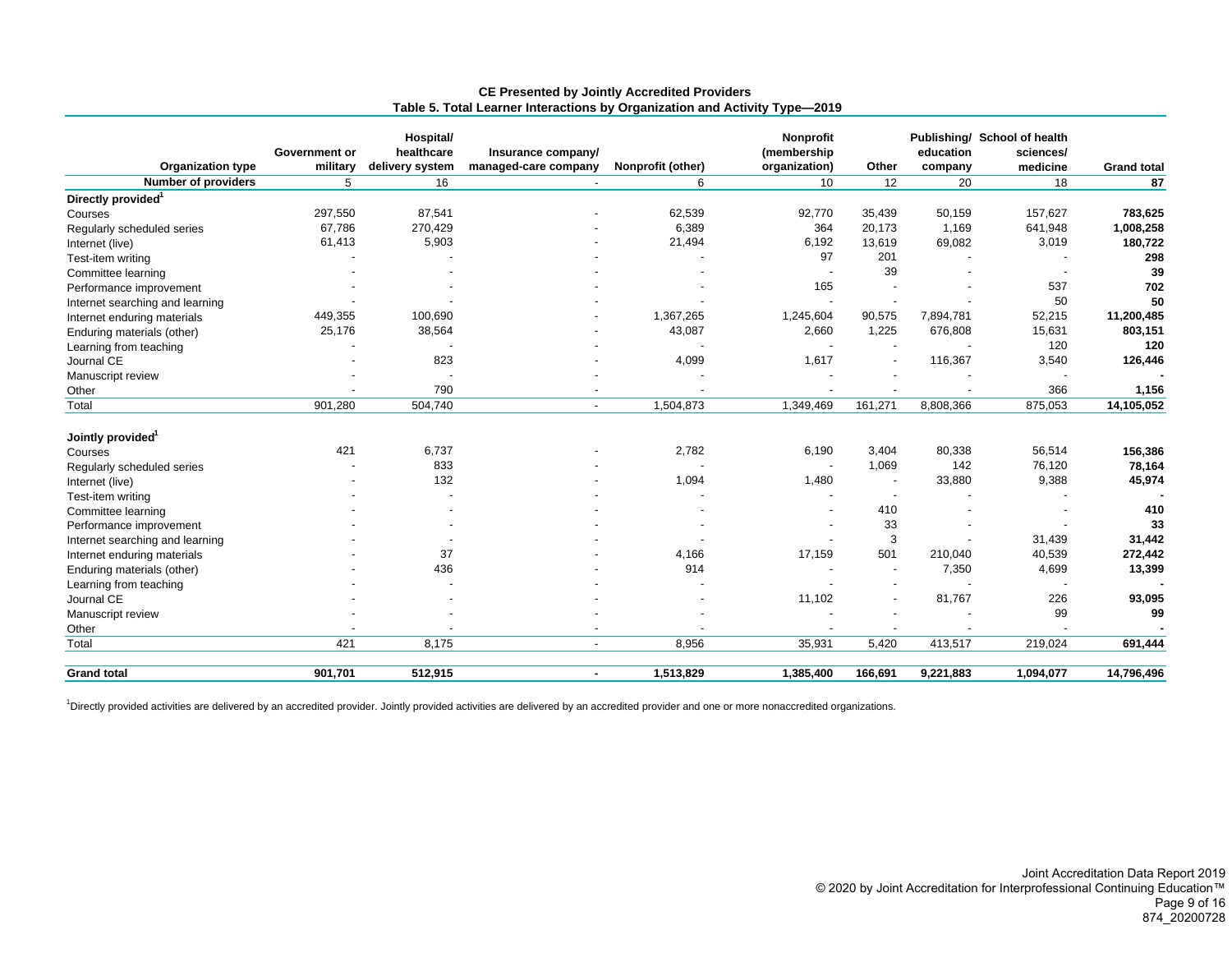<span id="page-12-0"></span>

| <b>CE Presented by Jointly Accredited Providers</b><br>Table 6. Income-2019<br>Total providers $= 87$ |  |              |  |                          |    |                                    |    |                                           |  |                          |    |                          |
|-------------------------------------------------------------------------------------------------------|--|--------------|--|--------------------------|----|------------------------------------|----|-------------------------------------------|--|--------------------------|----|--------------------------|
|                                                                                                       |  | Total income |  | <b>Registration fees</b> |    | <b>Total commercial</b><br>support |    | <b>Advertising and</b><br>exhibits income |  | <b>Private donations</b> |    | <b>Government grants</b> |
| Average                                                                                               |  | 7,244,025    |  | 3,017,024                | \$ | 3,070,326                          |    | 1,080,991                                 |  | 20.639                   |    | 55,045                   |
| First quartile <sup>1</sup>                                                                           |  | 80,794       |  |                          |    |                                    |    |                                           |  |                          |    |                          |
| Second quartile (median)                                                                              |  | 1,398,421    |  | 196.897                  | \$ | 45,000                             | \$ | 14,650                                    |  |                          |    |                          |
| Third quartile <sup>1</sup>                                                                           |  | 4.650.689    |  | 1,946,793                | \$ | 1.302.240                          |    | 474,100                                   |  | 1,000                    | æ  |                          |
| Total                                                                                                 |  | 630,230,138  |  | 262,481,065              | \$ | 267,118,330                        |    | 94,046,244                                |  | 1,795,608                | \$ | 4,788,891                |
| Providers reporting data $> $0$                                                                       |  | 78           |  | 64                       |    | 49                                 |    | 47                                        |  |                          |    | 14                       |

<sup>1</sup>The percentage of providers reporting data for some of the financial categories is less than needed to report some of the quartile values.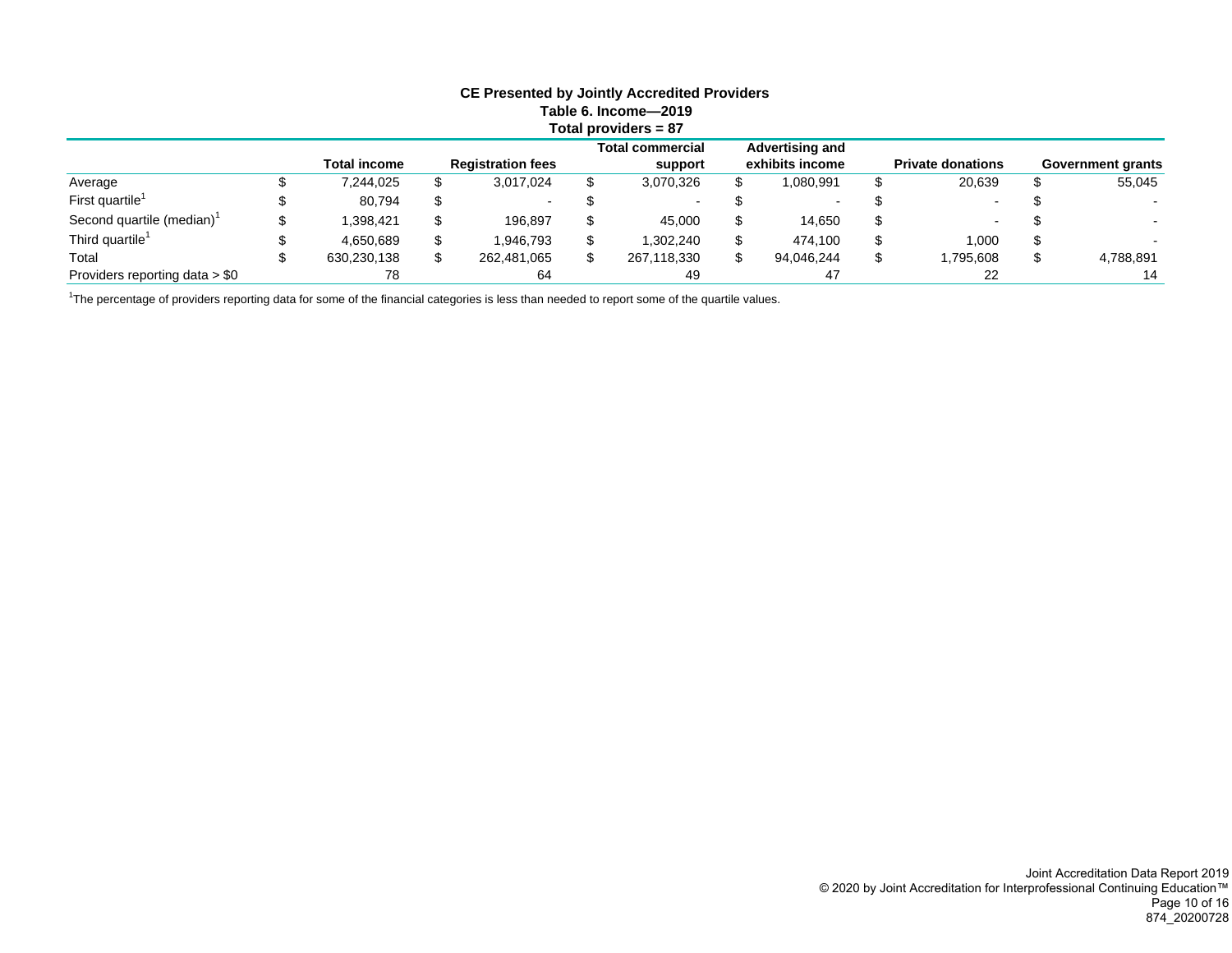<span id="page-13-0"></span>

|                                        |           | . .                   | . .          |    |               |                    |                |            |
|----------------------------------------|-----------|-----------------------|--------------|----|---------------|--------------------|----------------|------------|
|                                        |           |                       |              |    | Total         | <b>Advertising</b> |                |            |
|                                        | Number of | <b>Total reported</b> | Registration |    | commercial    | and exhibits       | <b>Private</b> | Government |
|                                        | providers | income                | fees         |    | support       | income             | donations      | grants     |
| Government or military                 | 5         | .540.375              | 4,375        |    |               |                    |                | .536,000   |
| Hospital/healthcare delivery system    | 16        | 8,668,794             | 4,561,457    |    | 1,321,840     | 975,049.           | 601,181        | 209,267    |
| Insurance company/managed-care company |           |                       |              |    |               |                    |                |            |
| Nonprofit (other)                      | 6         | 25,035,358            | 15.445.887   |    | .436.060      | 1.677.678          | 475,733        |            |
| Nonprofit (membership organization)    | 10        | 150.016.370           | 94.788.662   |    | 14.353.048    | 40.098.834         | 243,579        | 532.247    |
| Other                                  | 12        | 33.091.958            | 12.831.049   | S. | 16.948.785    | 3.175.124          | 137.000        |            |
| Publishing/education company           | 20        | 329.245.227           | 88,000.498   |    | \$211.630.610 | 27.636.653         | 121.500        | 855,967    |
| School of health sciences/medicine     | 18        | 82,632,056            | 46.849.137   |    | 15.427.987    | 19,482,907         | 216,615        | 655,410    |
| Grand total 2019                       | 87        | 630,230,138           | 262,481,065  |    | \$267,118,330 | 94,046,244         | ,795,608       | 4,788,891  |
| Grand total 2018                       | 75        | 508,233,007           | 200,458,867  |    | \$239,131,076 | 61,035,162         | ,668,154       | 5,939,749  |
|                                        |           |                       |              |    |               |                    |                |            |

#### **CE Presented by Jointly Accredited Providers Table 7. Income by Organization Type—2019**

Note: Grand totals may differ slightly due to rounding.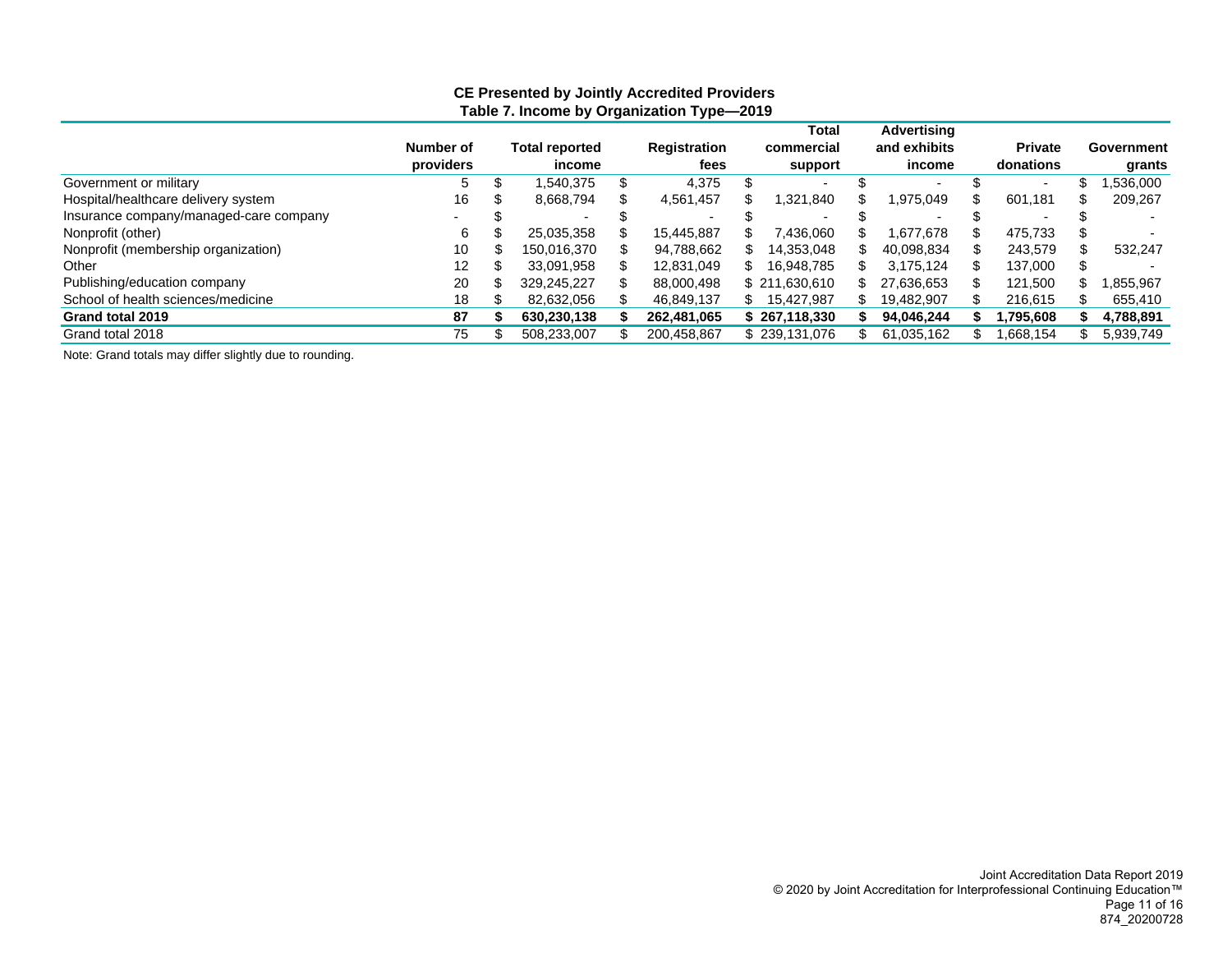<span id="page-14-0"></span>

| <b>CE Presented by Jointly Accredited Providers</b>                              |
|----------------------------------------------------------------------------------|
| Table 8. CE Activities and Interactions with and without Commercial Support-2019 |

|                           | <b>Activities</b> |               | <b>Total learner interactions</b> |      |  |  |
|---------------------------|-------------------|---------------|-----------------------------------|------|--|--|
|                           | Count             | $\frac{9}{6}$ | Count                             | %    |  |  |
| No commercial support     | 50,582            | 92%           | 12,486,379                        | 84%  |  |  |
| <b>Commercial support</b> | 4.654             | 8%            | 2,310,117                         | 16%  |  |  |
| <b>Total</b>              | 55,236            | 100%          | 14,796,496                        | 100% |  |  |

In 2019, the majority of CE activities (92%) did not receive commercial support, accounting for 84% of learner interactions. Eight percent of CE activities did receive commercial support, accounting for 16% of learner interactions.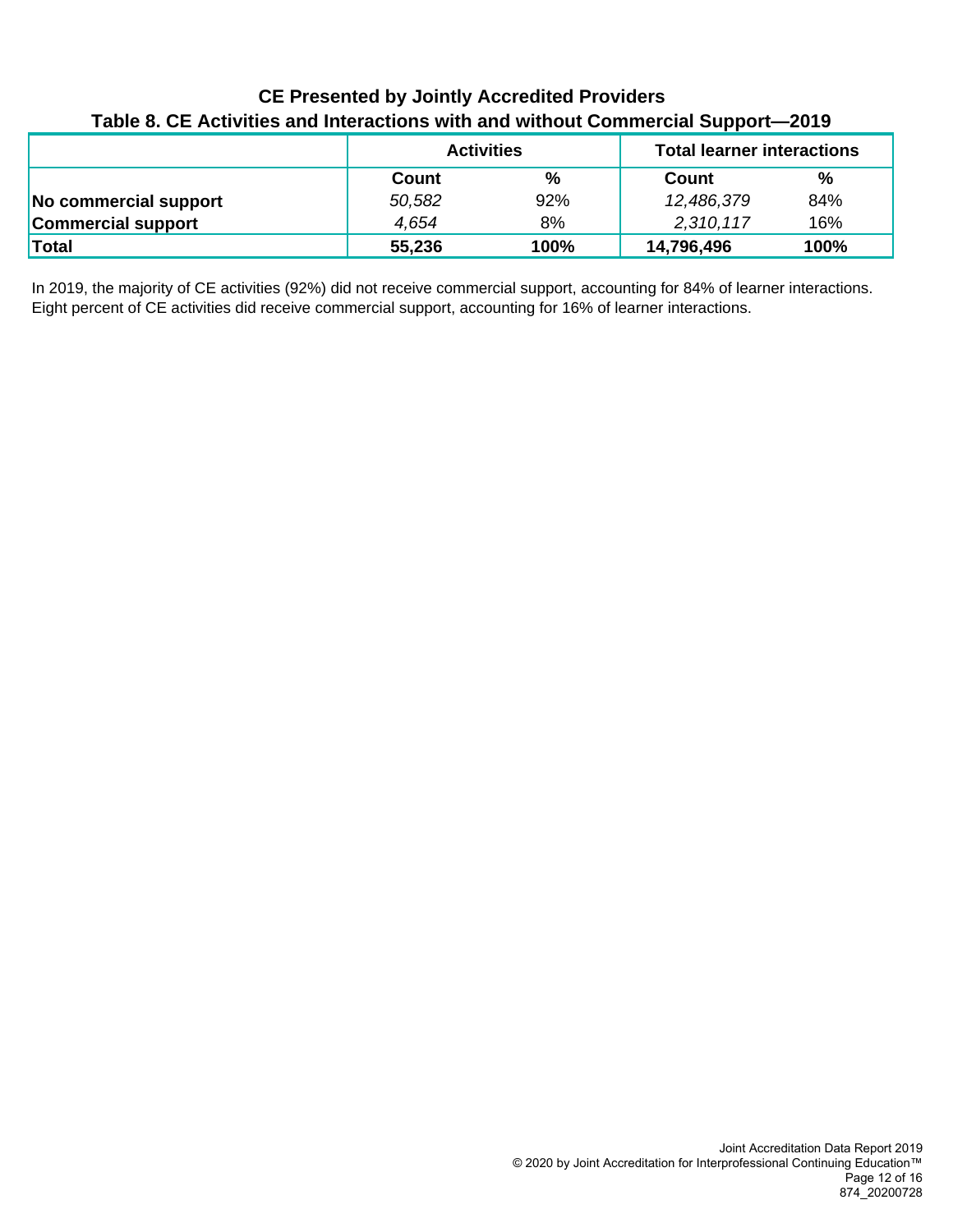<span id="page-15-0"></span>

In 2019, commercial support made up 42% of reported income for jointly accredited providers. Registration fees accounted for 42%, advertising and exhibits income for 15%, and government grants and private donations accounted for the remainder.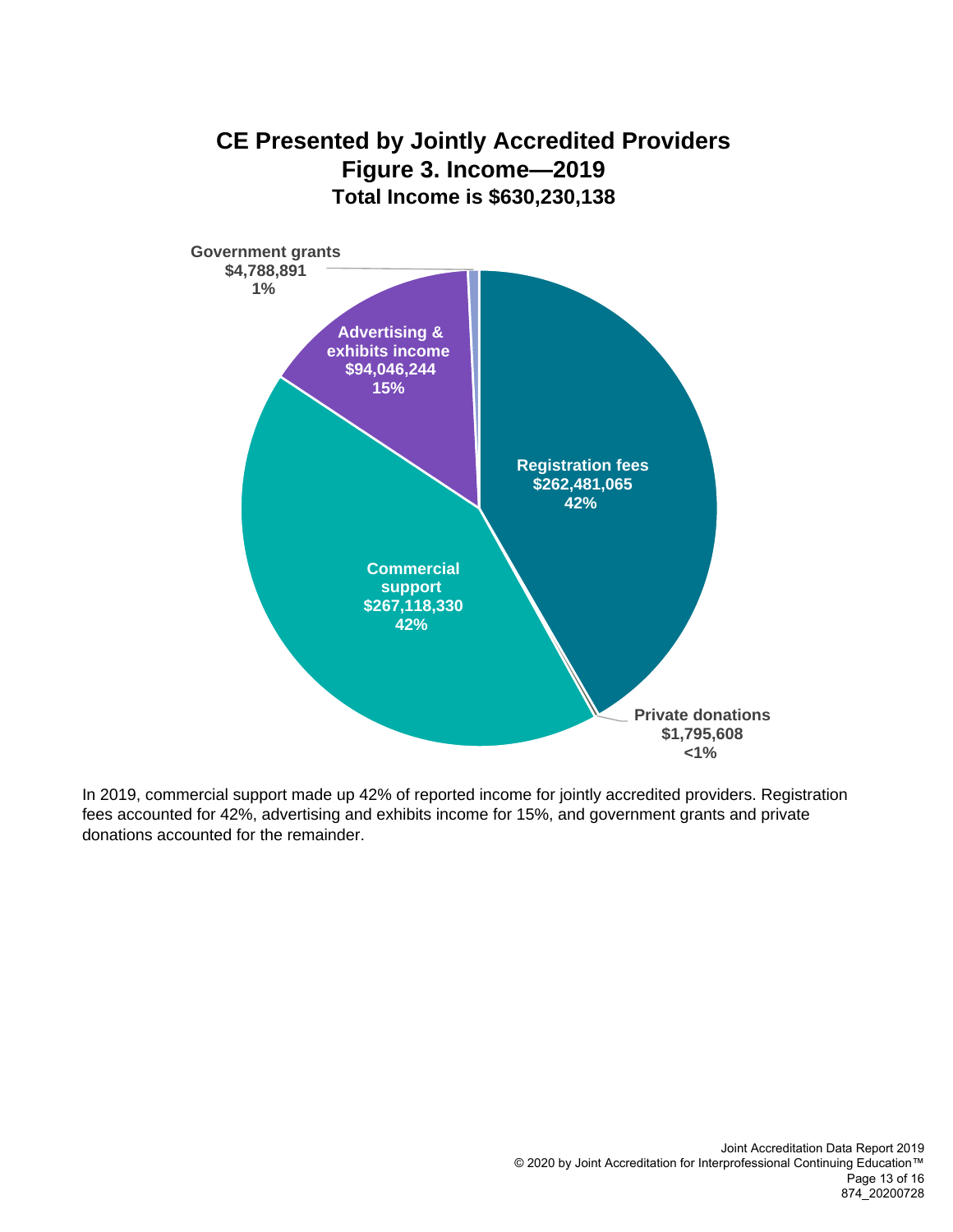<span id="page-16-0"></span>

## **CE Presented by Jointly Accredited Providers Figure 4. Percentages of CE Designed/Analyzed for Change in Skills/Strategy, Performance, or Patient Outcomes—2019**



The Joint Accreditation Criteria require providers to produce educational activities that are designed to change learners' skills/strategy (competence), performance, or patient outcomes. Providers are then required to analyze the changes that were achieved as a result of the activities.

Figure 4 illustrates the percentage of CE provided in 2019 that was designed and/or analyzed for changes in skills/strategy, performance, and/or patient outcomes.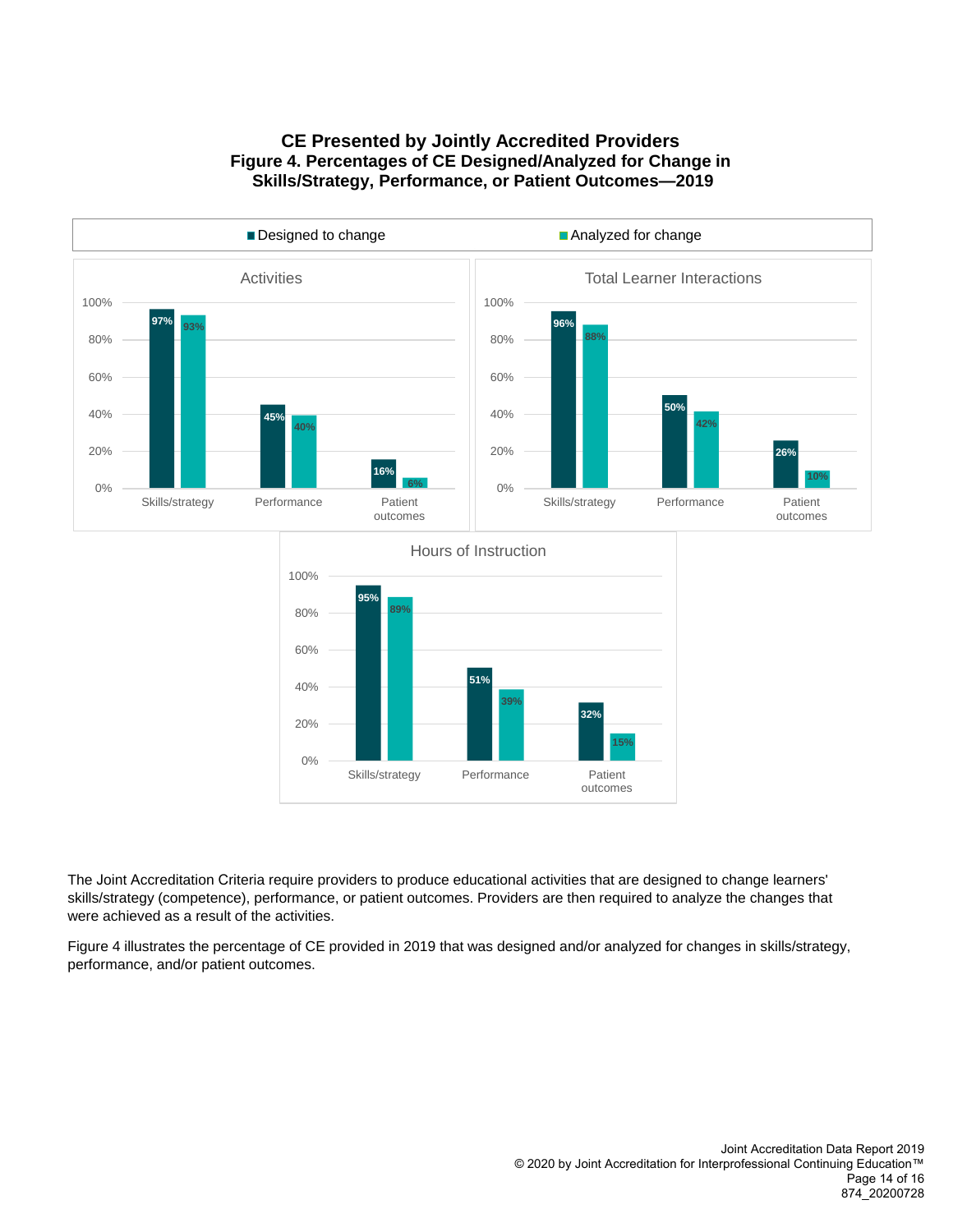<span id="page-17-0"></span>

|                                 |                   | <b>Hours of</b> | <b>Total learner</b> |
|---------------------------------|-------------------|-----------------|----------------------|
|                                 | <b>Activities</b> | instruction     | interactions         |
| Courses                         | 27,076            | 135,360         | 940,011              |
| Regularly scheduled series      | 3,548             | 81,479          | 1,086,422            |
| Internet (live)                 | 2,874             | 8,154           | 226,696              |
| Test-item writing               | 19                | 86              | 298                  |
| Committee learning              | 12                | 26              | 449                  |
| Performance improvement         | 14                | 252             | 735                  |
| Internet searching and learning | 4                 | 10              | 31,492               |
| Internet enduring materials     | 17,425            | 25,902          | 11,472,927           |
| Enduring materials (other)      | 3,770             | 10,755          | 816,550              |
| Learning from teaching          | 3                 | 28              | 120                  |
| Journal CE                      | 444               | 507             | 219,541              |
| Manuscript review               | 2                 | 18              | 99                   |
| Other                           | 45                | 942             | 1,156                |
| <b>Total</b>                    | 55,236            | 263,518         | 14,796,496           |

#### **CE Presented by Jointly Accredited Providers Table 9. Total Numbers of Activities, Hours, and Interactions—2019**

#### **CE Presented by Jointly Accredited Providers Table 10. Numbers of Activities, Hours, and Interactions without Commercial Support—2019**

|                                 |                   | <b>Hours of</b> | <b>Total learner</b> |
|---------------------------------|-------------------|-----------------|----------------------|
|                                 | <b>Activities</b> | instruction     | interactions         |
| Courses                         | 25,184            | 124,906         | 707,030              |
| Regularly scheduled series      | 3,528             | 81,241          | 1,083,381            |
| Internet (live)                 | 2,599             | 7,826           | 189,385              |
| Test-item writing               | 19                | 86              | 298                  |
| Committee learning              | 12                | 26              | 449                  |
| Performance improvement         | 14                | 252             | 735                  |
| Internet searching and learning | 4                 | 10              | 31,492               |
| Internet enduring materials     | 15,282            | 24,197          | 9,467,042            |
| Enduring materials (other)      | 3,473             | 10,513          | 789,750              |
| Learning from teaching          | 3                 | 28              | 120                  |
| Journal CE                      | 420               | 483             | 215,442              |
| Manuscript review               | 2                 | 18              | 99                   |
| Other                           | 42                | 941             | 1,156                |
| <b>Total</b>                    | 50,582            | 250,526         | 12,486,379           |

#### **CE Presented by Jointly Accredited Providers Table 11. Numbers of Activities, Hours, and Interactions with Commercial Support—2019**

|                                 |                   | <b>Hours of</b> | <b>Total learner</b> |
|---------------------------------|-------------------|-----------------|----------------------|
|                                 | <b>Activities</b> | instruction     | <b>interactions</b>  |
| Courses                         | 1,892             | 10,454          | 232,981              |
| Regularly scheduled series      | 20                | 238             | 3,041                |
| Internet (live)                 | 275               | 328             | 37,311               |
| Test-item writing               |                   |                 |                      |
| Committee learning              |                   |                 |                      |
| Performance improvement         |                   |                 |                      |
| Internet searching and learning |                   |                 |                      |
| Internet enduring materials     | 2,143             | 1,705           | 2,005,885            |
| Enduring materials (other)      | 297               | 242             | 26,800               |
| Learning from teaching          |                   |                 |                      |
| Journal CE                      | 24                | 24              | 4,099                |
| Manuscript review               |                   |                 |                      |
| Other                           | 3                 |                 |                      |
| <b>Total</b>                    | 4.654             | 12,992          | 2,310,117            |

Joint Accreditation Data Report 2019

© 2020 by Joint Accreditation for Interprofessional Continuing Education™ Page 15 of 16 874\_20200728